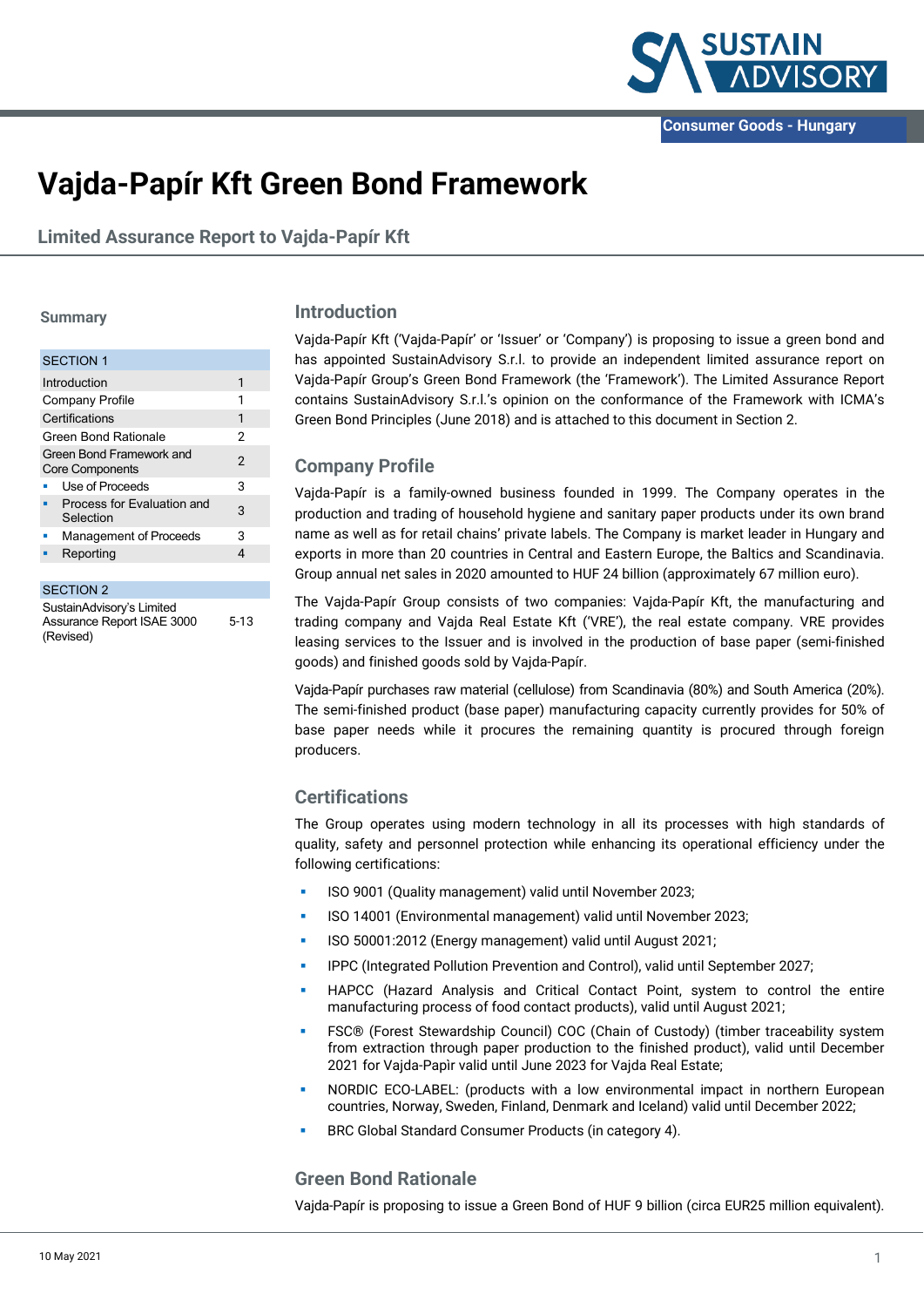

Vajda Real Estate Kft will act as guarantor of the Issuer. All the proceeds of the bonds will finance the Phase II of the investment plan started in 2017 and directed to achieve a full vertical integration of the semi-finished products to improve the quality and security of the supply chain of the base paper. Phase I was completed at the end of 2018 with the first hygienic base paper production plant built in Dunaförldvár that provides 50% of base paper. In order to reach 100% of base paper needs and expand the total production capacity of final products (from 35k tons to 105k tons), Phase II of the plan envisages the purchase of a new, additional tissue paper machinery for the production of base paper. The machine (Conventional Wet Press Tissue machine) has already been selected and contracted with Toscotec, the Italy-based paper machinery designer and manufacturer, now part of the German group Voith GmbH & Co. KGaA. Thanks to the highly efficient technical specifications of the machine, Vajda-Papír will be able to mitigate the environmental impacts of the production process and contribute towards the objectives of the Company's Green Strategy.

## **Contribution of framework to the Issuer's Green Strategy and CSR**

Vajda-Papír's mission and vision is to make people's everyday lives easier by offering effective solutions to personal and households' hygiene with paper products. The Group is committed to manufacture and sell hygiene and sanitary paper products in a sustainable manner, contributing to the economic and social development of local communities and minimizing environmental impacts through careful selection of paper pulp suppliers, energy and water consumption reduction through investments in energy and water efficient machinery, green energy procurement strategies, investments in renewal energy sources, recycling of industrial heat waste and wastewater, green building and other recycling efforts.

Furthermore, the Group acknowledges the importance of the United Nations' Sustainable Development Goals (SDGs) and commits to observe the United Nations (UN) Sustainable Development Goals (SDGs) and directs its actions and investments in support of its objectives (specifically SDG3 Good Health and Well-being, SDG6 Clean Water and Sanitation, SDG7 Affordable and Clean Energy, SDG12 Responsible Consumption and Production and SDG13 Climate Action).

The Green Bond issue contributes towards specific environmental targets established as part of the Group's environmental green strategy, including:

**Green Strategy Targets SDGs**

- reduction of freshwater consumption to reach a limit of less than 5,5m3/ tons of produced paper
- reduction of energy consumption to reach limit of less than 2800kWh/tons of produced paper
- increasing use of renewable energy to 50%
- decreasing  $CO<sub>2</sub>$  emissions and saving of fuel consumption related to the avoided transport from the suppliers' locations by producing the base paper in house



## **Company Green Bond Framework**

The Green Bond Framework created by Vajda-Papír Group will facilitate transparency, disclosure, and integrity of planned Green Bond issuance as recommended in the Green Bond Principles 2018 published by the International Capital Markets Association (ICMA). The four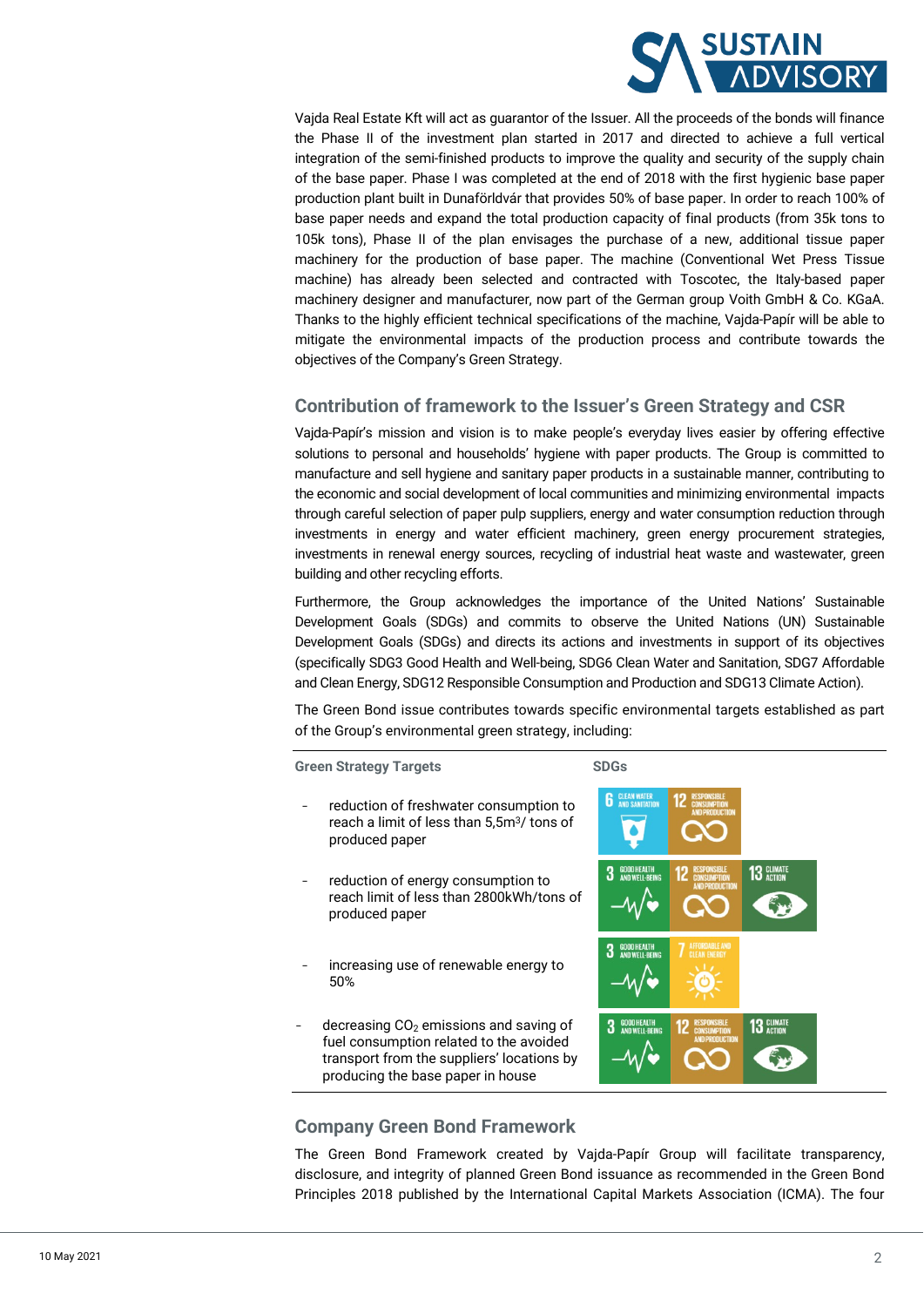

pillars of the Framework are the following:

- 1. Use of Proceeds
- 2. Project Evaluation and Selection Process
- 3. Management of Proceeds
- 4. Reporting

The Green Bond proposed by the Issuer falls in the category of' Standard Green Use of Proceeds Bond', as defined by the Green Bond Principles.

## **Green Bond Core Component Assessment**

#### **Use of Proceeds**

All proceeds from Vajda-Papír bond financing will be used to finance the purchase of a new base paper production machine to produce the raw materials for kitchen paper rolls, paper tissues and paper napkins. The machinery will improve efficiency in production, the quality and the supply chain security of the raw materials. The self-sufficient production will ensure a uniform quality of processed base paper, the technology used by the new machinery will allow a lower energy and freshwater consumptions and raw material inputs, lower emission of GHG, and/or lower emission of pollutants. Furthermore, the in-house base paper production will reduce the energy consumption and  $CO<sub>2</sub>$  emissions produced by the transport from the base paper supplier to the Vajda-Papír's production plants. This investment is considered in line with the categories of eligibility for Green Projects recognised by the Green Bond Principles (2018). More specifically the categories of Renewable Energy, Energy Efficiency, Pollution Prevention and Control, Environmentally sustainable management of living natural sources and land use (including environmentally-sustainable forestry), Clean transportation, Sustainable water and wastewater management. The environmental benefits are clear, assessed and quantified in the Green Bond Framework.

#### **Process for Evaluation and Selection**

According to the Green Bond Principles categories identified (above) the project to which the use of proceeds will be allocated contributes to the specific environmental objectives of Climate change mitigation, Natural resources conservation and Pollution prevention of Vajda-Papír Group's environmental strategy and management approach. The project is in compliance with the certification and licenses under which the Company already operates. The Issuer has established a Green Committee chaired by the Deputy CEO, that includes the company's CFO and the Chief Environmental Expert. The Green Committee is responsible for: the development of the Company's Green strategy and its objectives; the monitoring of the implementation of the Green Strategy and application of sustainable development targets in all processes of the Company; supervises the selection of projects, the alignment of the use of the proceeds to the framework; the allocation of funds; and the development of green KPIs and the achievement of the set goals. Vajda-Papír establishes environmental criteria to be used for the process of evaluation and selection of eligible projects. The selection process of the eligible projects does not currently provide for exclusion criteria.

#### **Management of Proceeds**

The proceeds from the Green Bond will be managed by Vajda-Papír management and allocated to approved Eligible Green Projects following the recommendations by Green Bond Committee. The Vajda-Papír's Finance Department will be establishing an internal record keeping system that will track the allocation of proceeds to the project. Pending allocation, the net proceeds from the bond will be invested in cash or cash equivalents in accordance with the Group cash management policies not harming any of the environmental objectives. As the investment is planned to be completed within a short period of time, the unallocated proceeds will be kept in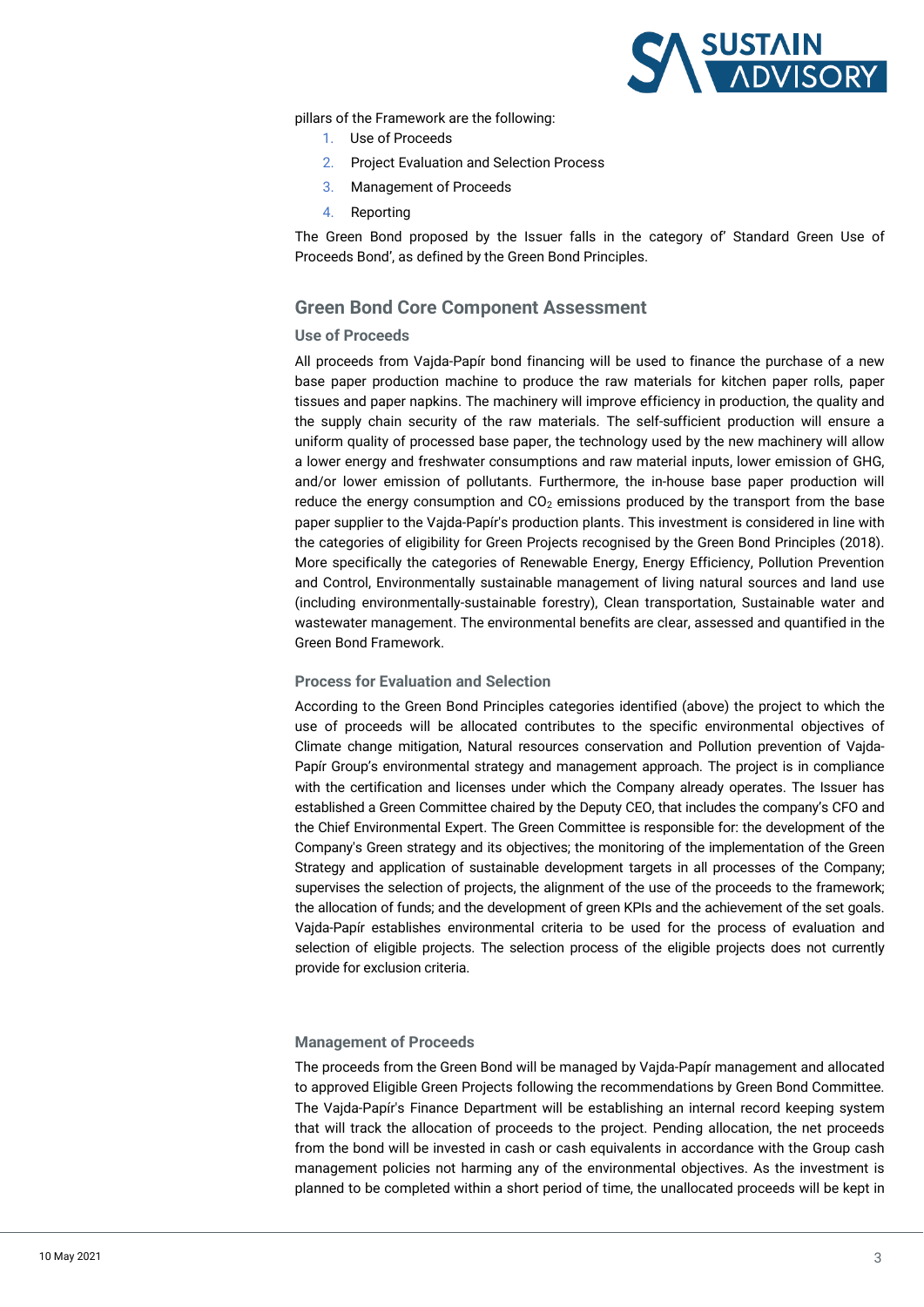

a bank account in line with this Framework.

#### **Reporting**

Vajda-Papír will disclose annually to investors the use of proceeds and provide an annual update of information on the allocation of the use of proceeds as well as relevant impact metrics. The information will be provided to investors until full allocation of the proceeds in the Allocation Report and in the Impact reporting and will be made publicly available via Vajda-Papír website.

The Allocation Report will include main indicators:

- Proportion of green investments in the corporate portfolio: Green rated investment / Total investments (%),
- Green proceeds utilization: Green bond proceeds used / Total green bond proceeds (%),
- Use of green proceeds by environmental purpose: Distribution of green proceeds used between categories defined in the Green Bond Framework (%).

The Green Bond Framework describes the methodology used by Vajda-Papír in the impact quantitative determination. The expected impacts are based on ex-ante estimates (developed prior to project implementation) considering previous status for a representative year before the project is completed and operating at normal capacity.

## **Disclaimer**

*This document (the "Report") was produced by SustainAdvisory srl ("SustainAdvisory") for Vajda-Papír Kft (the "Recipient") and is subject to a limited license. Any party who is not the Recipient must abide by the licensing terms granted by SustainAdvisory and the Recipient prior to or on receipt of this Report and may otherwise not reproduce, disseminate, comingle, use to create derivative works, furnish in any manner, make available to third parties or publish parts hereof or the information contained herein in any form or in any manner. In addition, this Report may not be used for commercial purposes other than by the Recipient.* 

*This Report was produced following the Green Bond Principles ("GBP") of the International Capital Markets Association ("ICMA") which were in effect at the time the Report was prepared.* 

*This Report is produced "as is" and as a point-in-time product. The Report is based on the information that was provided by the Recipient during the time of production. Neither the Report, nor the information therein is updated by SustainAdvisory. Neither this Report nor the information therein constitute a representation or warranty of any kind. The Report does not contain investment advice of any kind and explicitly does not assess the Recipient's economic performance, nor its financial obligations, nor its creditworthiness.* 

*No reliance may be placed solely on the Report and any person or party viewing the Report must consult the Recipient or ICMA for any queries relating thereto.*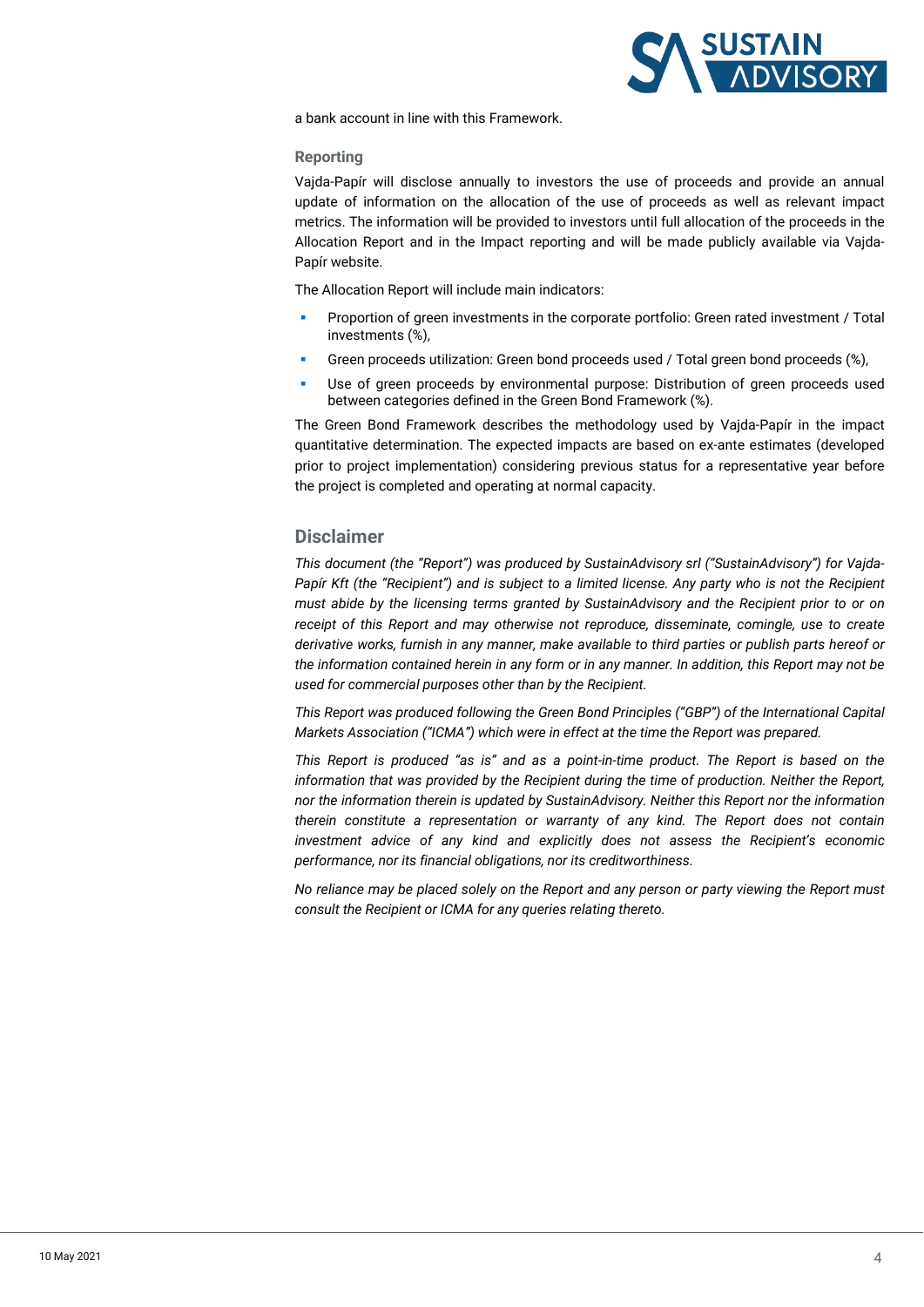

# **Independent Limited Assurance Report to Vajda-Papír Kft ("Vajda-Papír" or the "Issuer")**

# 1. Assurance Conclusion

**Based on our limited assurance procedures as described in this statement as of 10 May 2021, nothing has come to our attention to suggest that Vajda-Papír Group Green Bond Framework to be used for issuance of a Green Bond, is not, in all material respects, conforming to the requirements of the ICMA Green Bond Principles (June 2018).**

## 2. Scope

SustaindAdvisory S.r.l. ("we" or "SA Srl") have performed a limited assurance engagement in relation to the preissuance of Vajda-Papír's Green Bond (the "Bond" or the Green Bond") in order to provide a conclusion as to whether anything has come to our attention that causes us to believe that the subject matter detailed below ("Subject Matter") does not meet, in all material respects, the criteria presented below as at 10 May, 2021.

# 3. Subject matter

| <b>SUBJECT MATTER</b>                                                                                                                                            | <b>CRITERIA</b>                                                                                                                                                                  |
|------------------------------------------------------------------------------------------------------------------------------------------------------------------|----------------------------------------------------------------------------------------------------------------------------------------------------------------------------------|
| The scope of assurance included information on material<br>aspects of Vajda-Papír Green Bond Framework based on<br>the requirements of the Green Bond Principles | Green Bond Principles (June 2018) ('GBP') on:<br>Use of proceeds<br>Process for Project Evaluation and Selection<br>2.<br><b>Management of Proceeds</b><br>3.<br>Reporting<br>4. |
|                                                                                                                                                                  | Green Bond criteria can be found at this link:<br>https://www.icmagroup.org/sustainable-<br>finance/the-principles-quidelines-and-<br>handbooks/green-bond-principles-qbp/       |

# 4. Vajda-Papír's Management Responsibility

The Management of the Issuer is responsible for ensuring that the Issuer and their green bond comply with the requirements of the Green Bond Principles (June 2018). This responsibility includes designing, implementing and maintaining systems and processes relevant for the management of green bond proceeds. The Management of the Issuer is also responsible for preventing and detecting fraud and for identifying and ensuring that Issuer complies with laws and regulations applicable to its activities.

# 5. Assurance Practitioner's Responsibilities

Our responsibility is to express a limited assurance opinion as to whether the Subject Matter is presented in accordance with the Criteria, in all material respects. We conducted our engagement with a multidisciplinary team which included professionals with suitable skills and experience in auditing environmental, social and economic information in line with the requirements of the International Standard on Assurance Engagements 3000 (Revised) standard, *Assurance Engagements other than the Audits or Reviews of Historical Financial Information* ("ISAE 3000").

**Level of Assurance**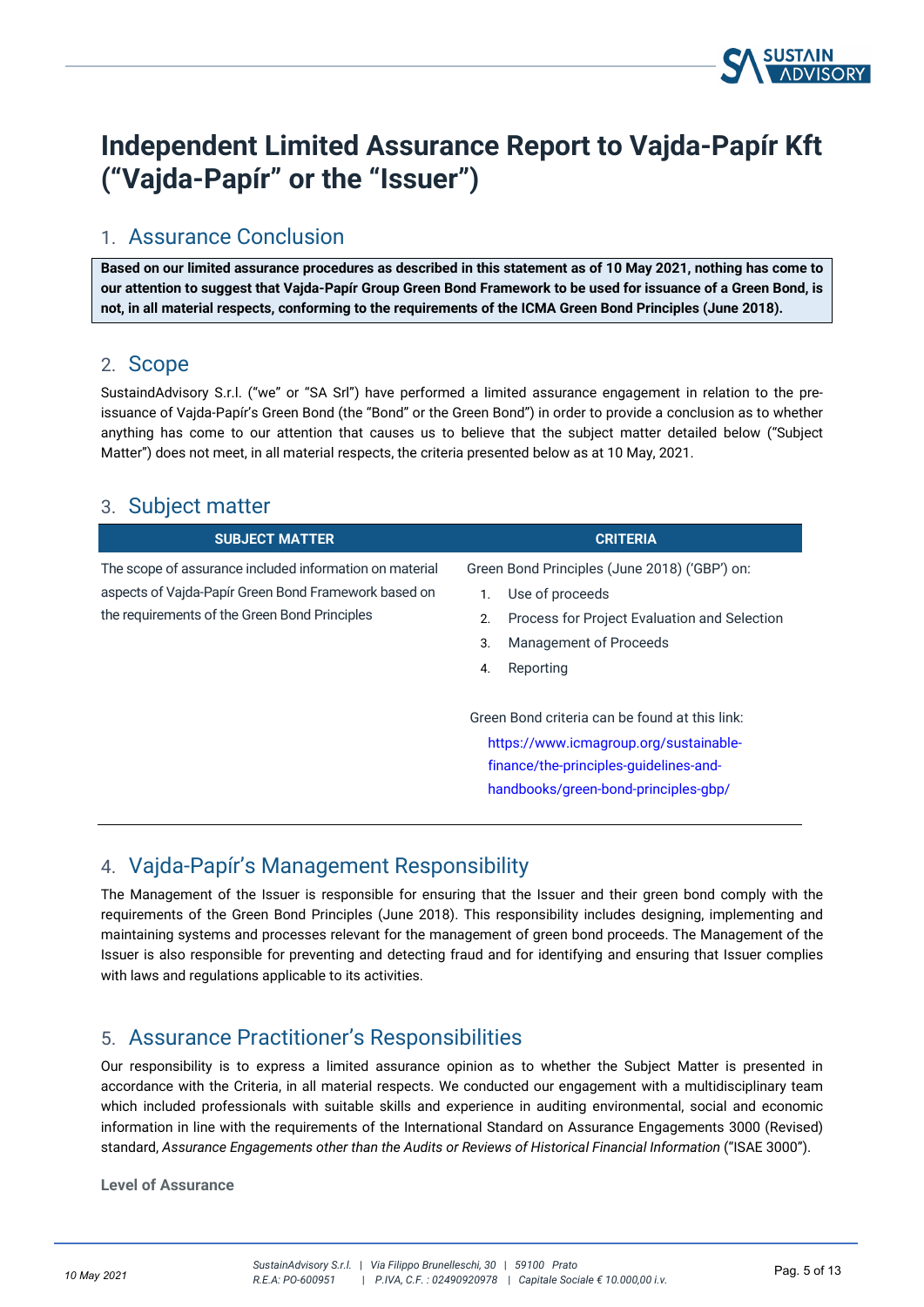

The procedures performed in a limited assurance engagement vary in nature from, and are less in extent than for, a reasonable assurance engagement. As a result, the level of assurance we will obtain in a limited assurance engagement is substantially lower than the assurance that would have been obtained had we performed a reasonable assurance engagement. A limited assurance engagement consists of making enquires and applying analytical or other limited assurance procedures. Our procedures were designed to provide a limited level of assurance and as such do not provide all the evidence that would be required to provide a reasonable level of assurance.

# 6. SustainAdvisory's Approach

We planned and performed our work to obtain all the evidence, information and explanations that we considered necessary to obtain a meaningful level of assurance in relation to the above Subject Matter. The procedures we performed, which are set out in more detail below, were based on our professional judgment and included, as appropriate, inquiries, observation of processes performed, inspection of documents, evaluating the appropriateness of reporting policies and agreement or reconciliation with underlying records. We believe that the procedures we have performed and the evidence we have obtained are sufficient and appropriate to provide a basis for our limited assurance conclusion.

To reach our conclusion we:

- Conducted interviews with management and key staff of Issuer responsible for the green bond to obtain an understanding of the processes, systems and controls in place for management of bond proceeds;
- Checked the Issuer's Green Bond Framework that includes processes, systems and controls in place for management of bond proceeds; investment areas for green bond proceeds and intended types of temporary investment instruments for the management of unallocated proceeds; and
- Checked the project proposed to be associated with the green bond and its conformance with the eligible green project categories specified in the Green Bond Principles, June 2018.

The detailed list of testing procedures carried out are provided in Appendix A.

# 7. Limitations

There are inherent limitations in performing assurance – for example, assurance engagements are based on selective testing of the information being examined  $-$  and it is possible that fraud, error, or non-compliance may occur and not be detected, There are additional inherent risks associated with assurance over non-financial information including reporting against standards that require information to be assured against source data complied using definitions and estimation methods that are developed by the reporting entity. Finally, adherence to ISAE 3000 and GBP is subjective and will be interpreted differently by different stakeholder groups.

Our assurance process was limited to Vajda-Papír Green Bond Framework and did not include statutory financial statements.

# 8. Use of Report

This assurance report is made solely to the Issuer in accordance with the terms of our engagement, which include agreed arrangements for disclosure. Our work has been undertaken so that we might state to the Issuer those matters we have been engaged to state in this assurance report and for no other purpose. Our assurance report should not be regarded as suitable to be used or relied on by any party wishing to acquire rights against us other than Issuer for any purpose or in any context. Any party other than Issuer who obtains access to our assurance report or a copy thereof and chooses to rely on our assurance report (or any part thereof) will do so at its own risk. To the fullest extent permitted by law, we accept or assume no responsibility and deny any.

# 9. Independence

The work was performed in compliance with the requirements of the IFAC Code of Ethics for Professional Accountants, which requires, among other requirements, that the members of the assurance team (practitioners) as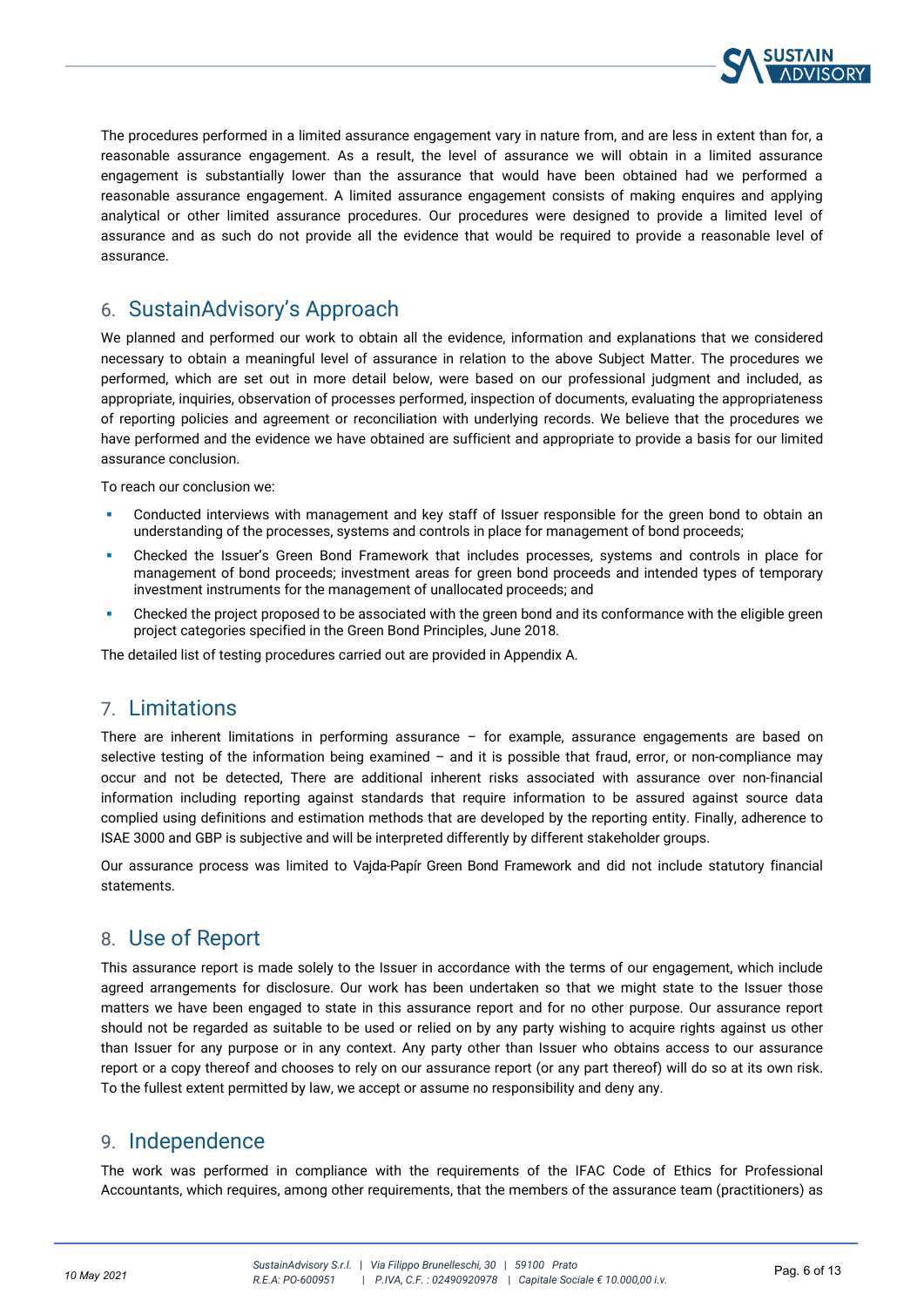

well as the assurance firm (assurance provider) be independent of the assurance client, in relation to the scope of this assurance engagement. The Code also includes detailed requirements for practitioners regarding integrity, objectivity, professional competence and due care, confidentiality and professional behaviour. Our team has the required competencies and experience for this assurance engagement.

Manyo Canu

**SustainAdvisory S.r.l.**  Maurizio Cavarai Amministratore Unico Prato 10 May 2021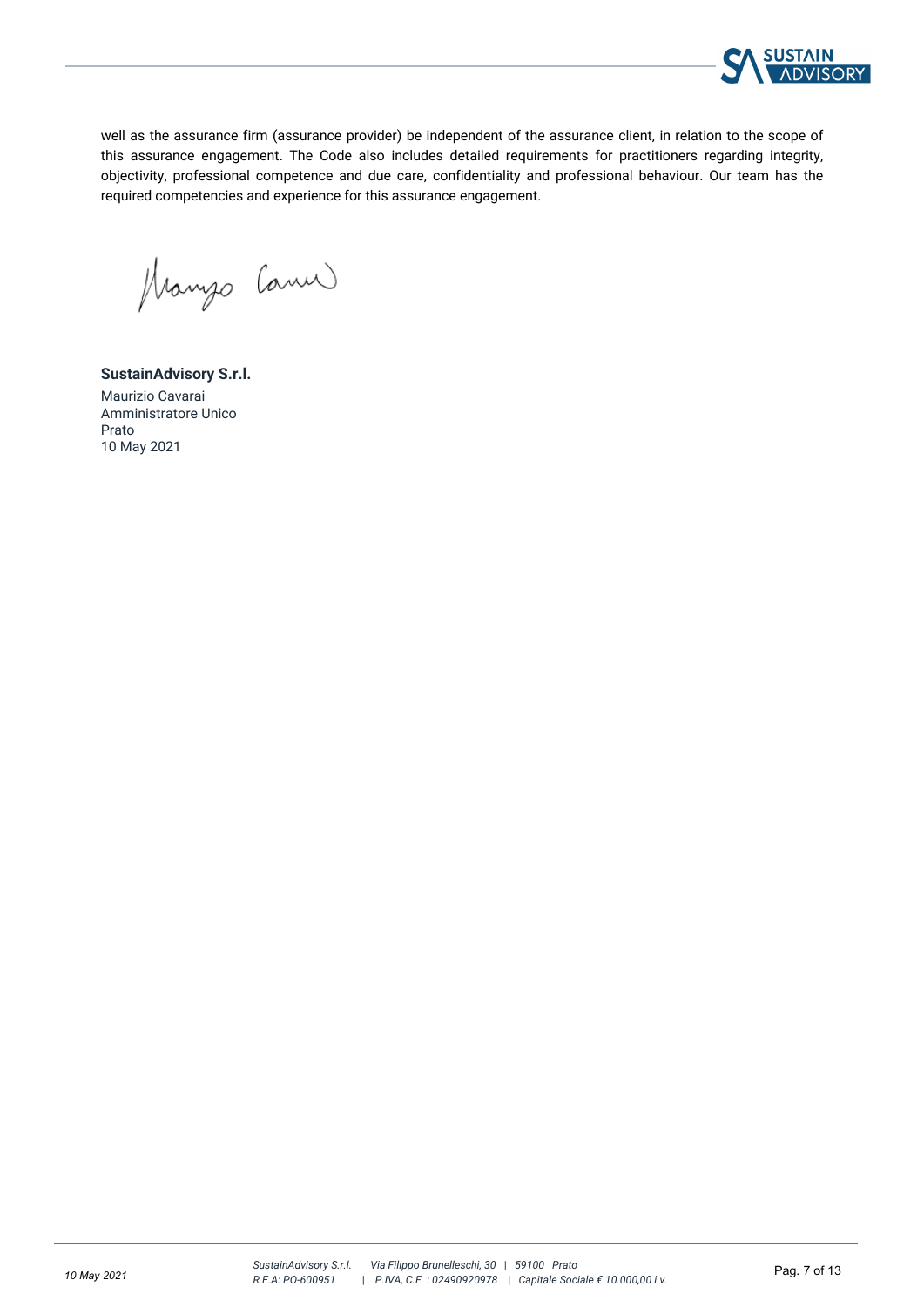

## APPENDIX A: ASSESSMENT OF THE GREEN BOND FRAMEWORK AGAINST GREEN BOND PRINCIPLES (GBP), JUNE 2018

| <b>REQUIREMENTS</b>                                                                                                                                                                                                 | SUSTAINADVISORY FINDINGS/ASSESSMENT                                                                                                                                                                                                                                                                                                                                                                                                                                                                                                                                                                                                                                                                                                                                                                                                                                                                               | <b>SUPPORTING DOCUMENTATION</b>                                                                                               |
|---------------------------------------------------------------------------------------------------------------------------------------------------------------------------------------------------------------------|-------------------------------------------------------------------------------------------------------------------------------------------------------------------------------------------------------------------------------------------------------------------------------------------------------------------------------------------------------------------------------------------------------------------------------------------------------------------------------------------------------------------------------------------------------------------------------------------------------------------------------------------------------------------------------------------------------------------------------------------------------------------------------------------------------------------------------------------------------------------------------------------------------------------|-------------------------------------------------------------------------------------------------------------------------------|
| The bond falls in one of the following categories, as defined<br>by the Green Bond Principles:<br>• Standard Green Use of Proceeds Bond<br>• Green Revenue Bond<br>• Green Project Bond<br>• Green Securitised Bond | The reviewed evidence confirms that the Vajda-Papír Green Bond falls in the category Green Use of<br>Proceeds Bond.                                                                                                                                                                                                                                                                                                                                                                                                                                                                                                                                                                                                                                                                                                                                                                                               | Vajda-Papír Group Green Bond Framework                                                                                        |
| Green Bond Principles 1 - Use of proceeds                                                                                                                                                                           |                                                                                                                                                                                                                                                                                                                                                                                                                                                                                                                                                                                                                                                                                                                                                                                                                                                                                                                   |                                                                                                                               |
| The utilisation of the proceeds of the bond is for Green<br>Projects, as defined into the list of ICMA Eligible Green<br>Project categories                                                                         | The reviewed evidence confirms that the proceeds of Vajda-Papír's Group Green Bond issuance will<br>be used to finance a single project considered as Eligible Green Project in line with the categories<br>for green projects recognised by GBP, 2018.<br>The purpose of the bond is to use all the proceeds to finance the purchase of a new base paper<br>manufacturing plant (a cutting-edge technology paper machine). The contract supplied by one of<br>the main worldwide players (Toscotec) has already been signed. The supplier also participated in<br>the previous investment (Phase I). This project falls under the following categories:<br>• Renewable Energy,<br>• Energy Efficiency,<br>• Pollution prevention and control,<br>. Environmentally sustainable management of living natural resources and land use,<br>• Clean transportation,<br>• Sustainable water and wastewater management. | Vajda-Papír Group Green Bond Framework<br>Vajda-Papir Bond Presentation_Il_phase<br>Discussions with Vajda-Papir's Management |
| The legal documentation for the bond appropriately described<br>the use of the proceeds for Green Projects                                                                                                          | The reviewed evidence confirms that the Vajda-Papír Green Bond Framework appropriately<br>describes the use of the proceeds for the Green Project, in terms of relevant information,<br>completeness, clarity, understanding. It also includes the decision-making process to determine the<br>projects evaluation and selection.                                                                                                                                                                                                                                                                                                                                                                                                                                                                                                                                                                                 | Vajda-Papír Group Green Bond Framework<br>Vajda-Papir Bond Presentation_Il_phase<br>Discussions with Vajda-Papir's Management |
| All designed Green Projects provide clear environmental<br>benefits                                                                                                                                                 | The reviewed evidence confirms that the Vajda-Papír Green Bond Framework describes the<br>environmental benefits of the green project identified and assessed by the Issuer.                                                                                                                                                                                                                                                                                                                                                                                                                                                                                                                                                                                                                                                                                                                                      | Vajda Papír Group Green Bond Framework<br>Discussions with Vajda-Papir's Management                                           |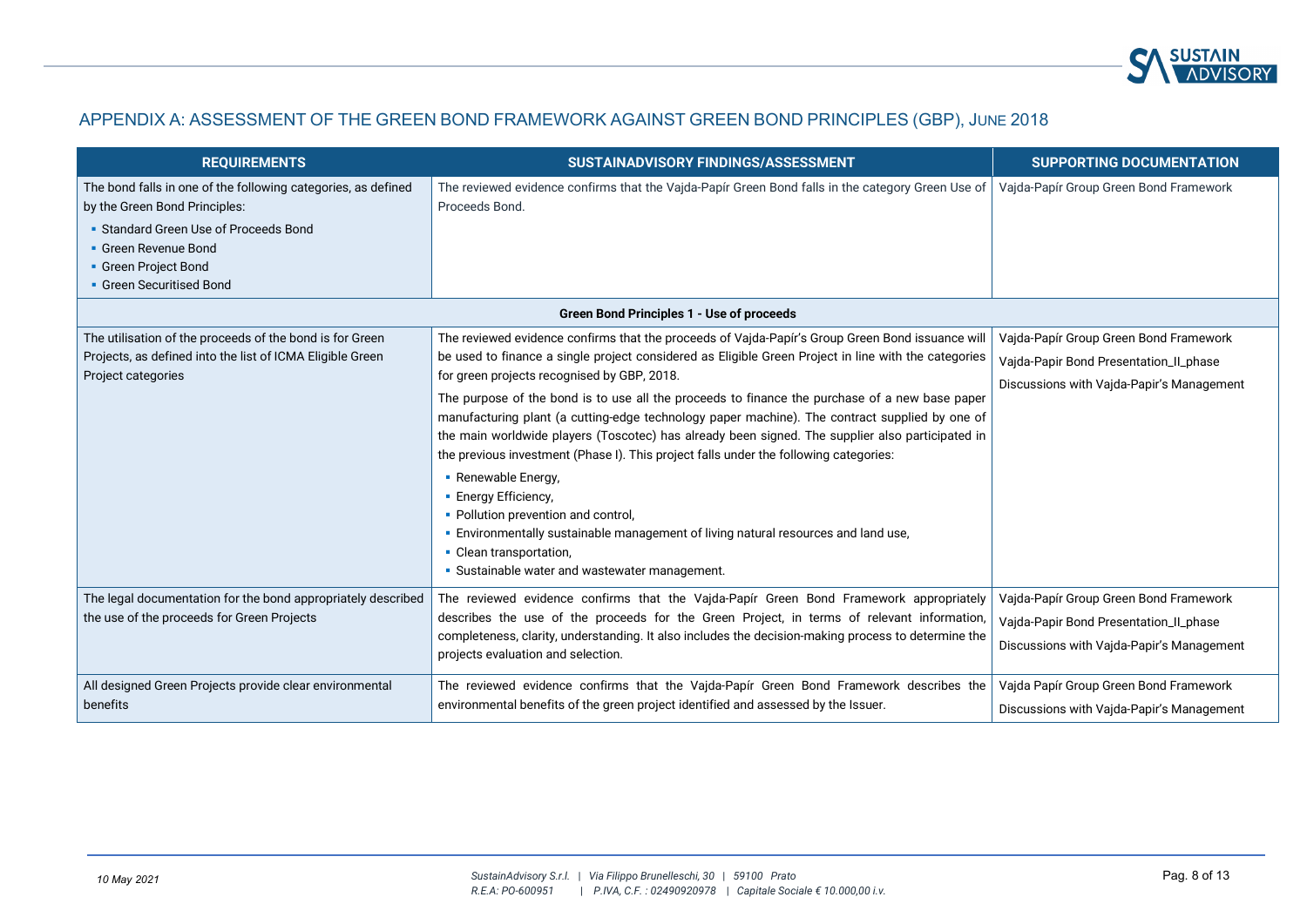

| <b>REQUIREMENTS</b>                                                                                                                                                | SUSTAINADVISORY FINDINGS/ASSESSMENT                                                                                                                                                                                                                                                                                                                                                                                                                                                                                                                                                                                                                                                         | <b>SUPPORTING DOCUMENTATION</b>                                                     |
|--------------------------------------------------------------------------------------------------------------------------------------------------------------------|---------------------------------------------------------------------------------------------------------------------------------------------------------------------------------------------------------------------------------------------------------------------------------------------------------------------------------------------------------------------------------------------------------------------------------------------------------------------------------------------------------------------------------------------------------------------------------------------------------------------------------------------------------------------------------------------|-------------------------------------------------------------------------------------|
| The environmental benefits are assessed by the issuer                                                                                                              | The qualitative assessment presents the main environmental benefits of the green project. The new<br>machinery will improve the quality and the supply chain security of the raw materials, the efficiency<br>in production and will increase sustainability:                                                                                                                                                                                                                                                                                                                                                                                                                               | Vajda-Papír Group Green Bond Framework<br>Discussions with Vajda-Papir's Management |
|                                                                                                                                                                    | . the full self-sufficient production will ensure an uniform quality of processed base paper<br>(currently 50% is sourced externally),<br>. the new technology used by the machinery will allow a lower energy and freshwater<br>consumptions and raw material inputs (the new machinery will use only renewable energy<br>sources from 2023 and will operate with lower energy consumption and/or lower emission of<br>GHG, and/or with lower emission of pollutants),<br>$\blacksquare$ in-house base paper production will reduce the energy consumption and CO <sub>2</sub> emissions<br>produced by the transport from the base paper supplier to the Vajda-Papír's production plants. |                                                                                     |
| The environmental benefits are quantified by the issuer                                                                                                            | The Issuer also describes the quantitative assessment of these environmental benefits:<br>• reduction of the freshwater consumption to reach limit less than 5,5m3/ tons of produced paper,<br>• reduction specific energy consumption to reach limit less than 2800KW/tons of produced paper,<br>• increase of the utilisation of renewable energy to 50%,<br>· decrease of the transport needs related CO2 emission of the group by producing the base paper<br>locally in house.                                                                                                                                                                                                         | Vajda-Papír Group Green Bond Framework<br>Discussions with Vajda-Papir's Management |
| In the event that all or a proportion of the proceeds are or may<br>be used for refinancing, an estimate of the share of financing<br>vs. re-financing is provided | The proceeds of the Bond will be used to finance the purchase of the new base paper machine.<br>This green project represents 100% of the Green Bond Proceeds                                                                                                                                                                                                                                                                                                                                                                                                                                                                                                                               | Vajda-Papír Group Green Bond Framework<br>Discussions with Vajda-Papir's Management |
| Which investments or project portfolios may be refinanced<br>are clarified (where appropriate)                                                                     | No projects to refinance                                                                                                                                                                                                                                                                                                                                                                                                                                                                                                                                                                                                                                                                    |                                                                                     |
| The expected look-back period for refinanced Green Projects<br>is clarified (to the extent relevant)                                                               | No projects to refinance                                                                                                                                                                                                                                                                                                                                                                                                                                                                                                                                                                                                                                                                    |                                                                                     |
| Green Bond Principles 2 - Process for Project Evaluation and Selection                                                                                             |                                                                                                                                                                                                                                                                                                                                                                                                                                                                                                                                                                                                                                                                                             |                                                                                     |
| The issuer has clearly communicated to investors the<br>environmental sustainability objectives                                                                    | According to the Green Bond Principles categories identified and the Group's green sustainability<br>strategy and the Group's CSR goals, the eligible green project contributes to the specific<br>environmental objectives of:                                                                                                                                                                                                                                                                                                                                                                                                                                                             | Vajda-Papír Group Green Bond Framework<br>Discussions with Vajda-Papir's Management |
|                                                                                                                                                                    | • Climate change mitigation,<br>• Pollution prevention and control, and<br>• Natural sources conservation (including sustainable forest management).                                                                                                                                                                                                                                                                                                                                                                                                                                                                                                                                        |                                                                                     |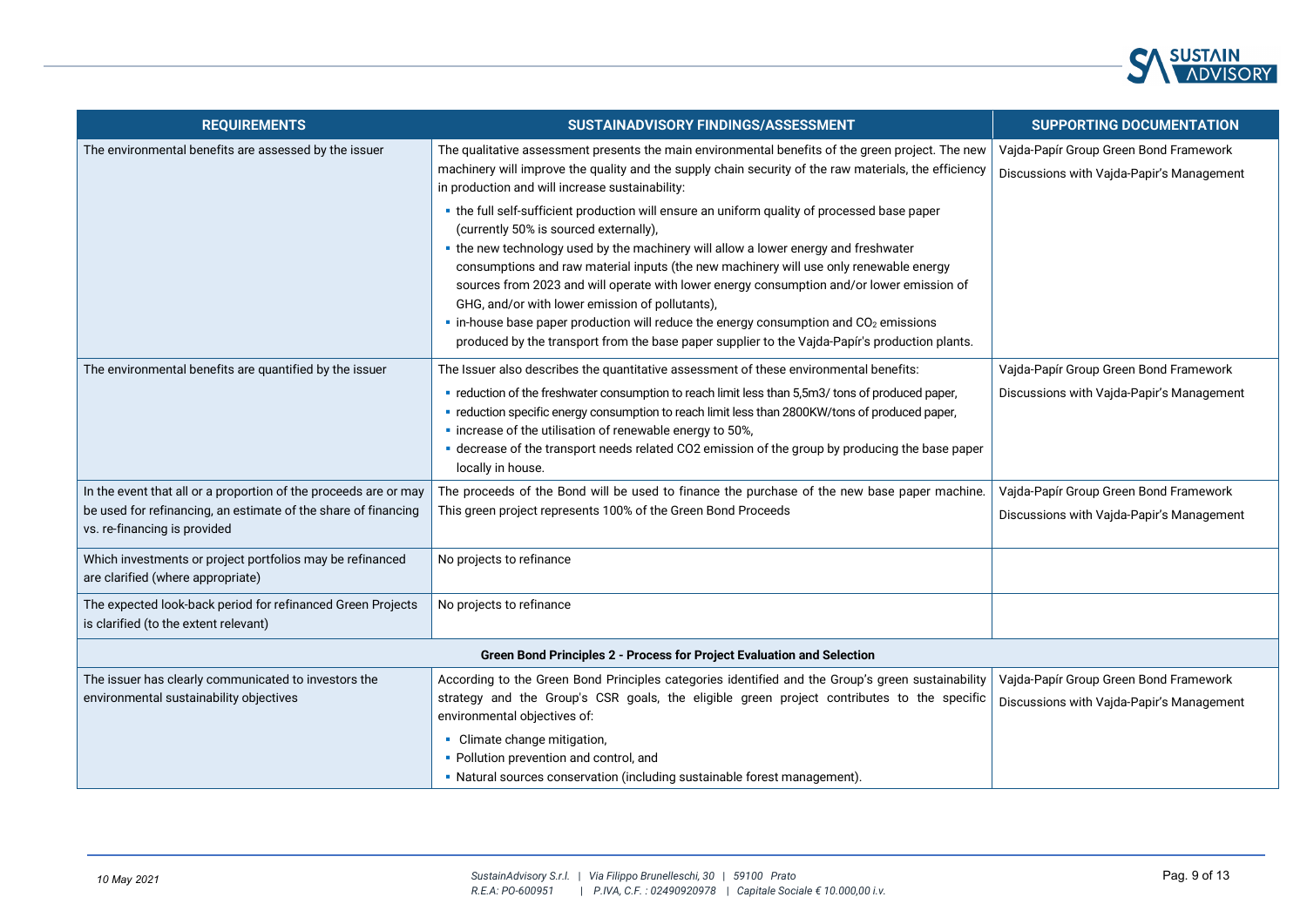

| <b>REQUIREMENTS</b>                                                                                                                                                                                                                                                              | SUSTAINADVISORY FINDINGS/ASSESSMENT                                                                                                                                                                                                                                                                                                                                                                                                                                                                                                                                                                                                                                                                                                                                                                                                                                                                                                                                                                                                                                                                                                                                                                                                                                                                                                                                                                                                                                                                                                                                                                                                                                             | <b>SUPPORTING DOCUMENTATION</b>                                                                                                                                                                                        |
|----------------------------------------------------------------------------------------------------------------------------------------------------------------------------------------------------------------------------------------------------------------------------------|---------------------------------------------------------------------------------------------------------------------------------------------------------------------------------------------------------------------------------------------------------------------------------------------------------------------------------------------------------------------------------------------------------------------------------------------------------------------------------------------------------------------------------------------------------------------------------------------------------------------------------------------------------------------------------------------------------------------------------------------------------------------------------------------------------------------------------------------------------------------------------------------------------------------------------------------------------------------------------------------------------------------------------------------------------------------------------------------------------------------------------------------------------------------------------------------------------------------------------------------------------------------------------------------------------------------------------------------------------------------------------------------------------------------------------------------------------------------------------------------------------------------------------------------------------------------------------------------------------------------------------------------------------------------------------|------------------------------------------------------------------------------------------------------------------------------------------------------------------------------------------------------------------------|
| The green bond objective is positioned in the context of the<br>issuer's overarching objectives, strategy, policy and/or<br>processes relating to its environmental sustainability                                                                                               | Although the Issuer does not draft an official non-financial report, Vajda-Papír pursues CSR goals<br>and observes the United Nations Sustainable Development Goals (SDGs) taking actions and<br>investments in support mainly of objective SDG 3 (Good Health and Well-being), SDG 6 (Clean Water<br>and Sanitation), SDG 7 (Affordable and Clean Energy), SDG 12 (Responsible Consumption and<br>Production) and SDG 13 (Climate Action).<br>The Group commits to actions targeted to achieve zero impact environmental footprint, for avoiding<br>and preventing pollution and minimising its environmental impacts related to wastewater, solid wastes<br>and GHG emissions by continuously improving energy-efficiency and energy use from renewables. The<br>environmental approach is also dedicated to sustainable forest management, supporting trees<br>plantation in local communities and national parks in Hungary. In addition, Vajda-Papír actively works<br>to entirely switch the packaging of their products from plastic to paper. Moreover, the Group holds and<br>follows some environmental certifications on a voluntary basis.<br>The Group commits also to create a positive social impact especially in the Communities where it<br>operates, through several partnerships already established, with international not for profit<br>organizations, which firstly help people in need and environment.<br>The eligible investment in the new base paper machinery is aligned with the objectives of<br>sustainability defined by Vajda-Papír Group and in compliance with the certification and licenses<br>under which the company already operates. | Vajda-Papír Group Green Bond Framework<br>Discussions with Vajda-Papir's Management<br>Certificates (ISO 9001, ISO 14001, ISO 50001,<br>FCS, BRC, HACCP, Eco-labelling, IPPC)<br>Company website (Sustainability page) |
|                                                                                                                                                                                                                                                                                  | Information provided by the company does not show the presence of environmental controversial issues.                                                                                                                                                                                                                                                                                                                                                                                                                                                                                                                                                                                                                                                                                                                                                                                                                                                                                                                                                                                                                                                                                                                                                                                                                                                                                                                                                                                                                                                                                                                                                                           |                                                                                                                                                                                                                        |
| The issuer has clearly communicated to investors the<br>process by which the issuer determines how the projects fit<br>within the eligible Green Projects categories                                                                                                             | The Issuer has set out a process for evaluation and selection of green projects eligibility and<br>defined transparent criteria. A Green Committee chaired by the Deputy CEO of the Issuer has been<br>established. The Green Committee is composed of Deputy CEO, CFO and Chief Environmental<br>expert. The reviewed evidence indicates its responsibilities and activities. For example, but not<br>limited to, the Green Committee is responsible for:<br>• the development of the Company's Green strategy and its objectives,<br>• the monitoring of the implementation of the Green Strategy and application of sustainable<br>development targets in all processes of the companies, and<br>• supervises the selection of projects, the alignment of the use of the proceeds to the framework,<br>the allocation of funds, the development of green KPIs and the achievement of the set goals.<br>The Committee will meet at least quarterly.                                                                                                                                                                                                                                                                                                                                                                                                                                                                                                                                                                                                                                                                                                                           | Vajda-Papír Group Green Bond Framework<br>Green Committee establishment directive<br>Discussions with Vajda-Papír's Management                                                                                         |
| The issuer has clearly communicated to investors the related<br>eligibility criteria, including, if applicable, exclusion criteria or<br>any other process applied to identify and manage potentially<br>material environmental and social risks associated with the<br>projects | The Vajda-Papír establishes environmental criteria to be used for the process of evaluation and<br>selection of eligible project. The selection process of the eligible projects does not include<br>exclusion criteria. The Green Bond Framework disclose publicly these criteria.<br>Vajda-Papír Group is committed to ensure transparent, written record of internal procedures and                                                                                                                                                                                                                                                                                                                                                                                                                                                                                                                                                                                                                                                                                                                                                                                                                                                                                                                                                                                                                                                                                                                                                                                                                                                                                          | Vajda-Papír Group Green Bond Framework                                                                                                                                                                                 |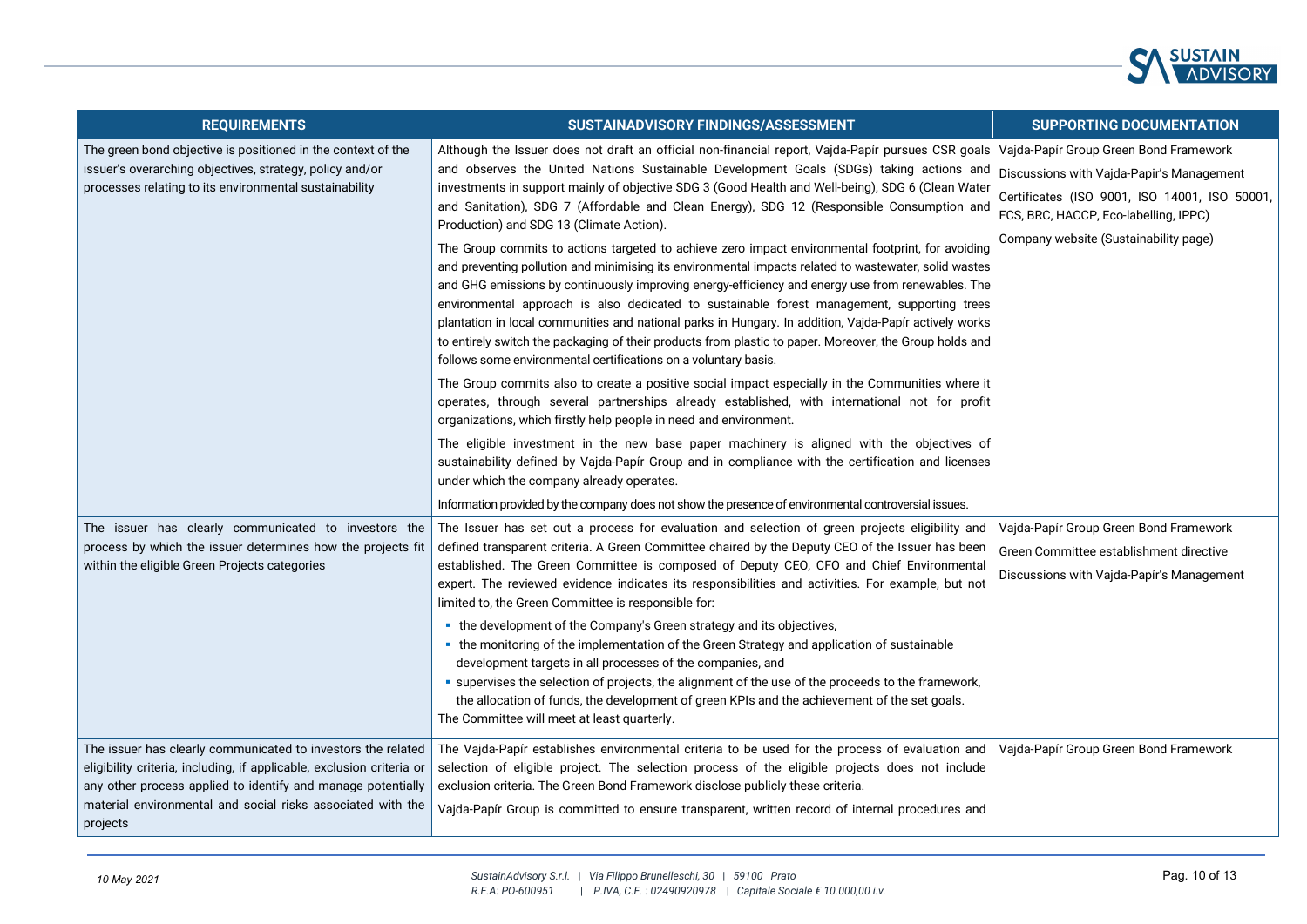

| <b>REQUIREMENTS</b>                                                                                                                                          | SUSTAINADVISORY FINDINGS/ASSESSMENT                                                                                                                                                                                                                                                                                                                                                                                                                                                                                                                                                      | <b>SUPPORTING DOCUMENTATION</b>                                                     |
|--------------------------------------------------------------------------------------------------------------------------------------------------------------|------------------------------------------------------------------------------------------------------------------------------------------------------------------------------------------------------------------------------------------------------------------------------------------------------------------------------------------------------------------------------------------------------------------------------------------------------------------------------------------------------------------------------------------------------------------------------------------|-------------------------------------------------------------------------------------|
|                                                                                                                                                              | practices for the use of green proceeds.                                                                                                                                                                                                                                                                                                                                                                                                                                                                                                                                                 |                                                                                     |
| Issuer discloses any green standards or certifications<br>referenced in project selection                                                                    | The criteria used in the selection and evaluation process include the compliance with domestic<br>environmental regulations, in particular the existence of single permit of environmental use (IPPC,<br>Integrated Pollution Prevention and Control, Industrial Emissions Directive - IED).                                                                                                                                                                                                                                                                                             | Vajda-Papír Group Green Bond Framework                                              |
| The issuer's process for project evaluation and selection is<br>supplemented by an external review                                                           | The evaluation and selection criteria are subject to an in-house assessment. In matters requiring special<br>sustainability expertise, the Green Committee will require the involvement of an external expert.                                                                                                                                                                                                                                                                                                                                                                           | Vajda-Papír Group Green Bond Framework                                              |
|                                                                                                                                                              |                                                                                                                                                                                                                                                                                                                                                                                                                                                                                                                                                                                          | Green Committee establishment directive                                             |
|                                                                                                                                                              | <b>Green Bond Principles 3 - Management of Proceeds</b>                                                                                                                                                                                                                                                                                                                                                                                                                                                                                                                                  |                                                                                     |
| The net proceeds of the Green Bond is credited to a sub-<br>account, moved to a sub-portfolio or otherwise tracked by the<br>issuer in an appropriate manner | The proceeds from the Green Bond will be managed by Vajda Papír management and allocated to<br>approved Eligible Green Projects following the recommendations by Green Bond Committee.<br>Pending allocation, the net proceeds from the bond will be invested in cash or cash equivalents in<br>accordance with the Group cash management policies not harming any of the environmental objectives.                                                                                                                                                                                      | Vajda-Papír Group Green Bond Framework<br>Discussions with Vajda-Papir's Management |
| There is a formal internal process attested to by the issuer<br>linked to the issuer's lending and investment operations for<br><b>Green Projects</b>        | The Vajda-Papír's Finance Department will be establishing an internal record keeping system that<br>will track the allocation of proceeds to the project.                                                                                                                                                                                                                                                                                                                                                                                                                                | Vajda-Papír Group Green Bond Framework                                              |
| The balance of the tracked net proceeds is periodically<br>adjusted to match allocations to eligible Green Projects made<br>during that period               | Vajda-Papír commits to trace the proceeds from the bond, from the time of issuance to the time of<br>disbursement and reduce the net balance of proceeds by amounts invested.<br>By the end of each calendar year, the net proceeds of the issuance will be reduced by the amounts<br>invested in eligible investment projects in the given annual period. At the end of each financial<br>period, the outstanding balance of the bond will be reviewed.<br>The information about updated allocation will be published to investors and to be updated annually<br>until full allocation. | Vajda-Papír Group Green Bond Framework                                              |
| The issuer makes known to investors the intended types of<br>temporary placement for the balance of unallocated net<br>proceeds                              | The net proceeds of the Vajda-Papír Green Bond will be invested in cash or cash equivalents,<br>according to the Group cash management policies not harming any of the environmental objectives<br>until the disbursement to the project as per the Vajda-Papír Green Bond Framework.<br>As the investment is planned to be completed within a short period of time, the unallocated<br>proceeds will be kept in a bank account.                                                                                                                                                         | Vajda-Papír Group Green Bond Framework<br>Discussions with Vajda-Papír's Management |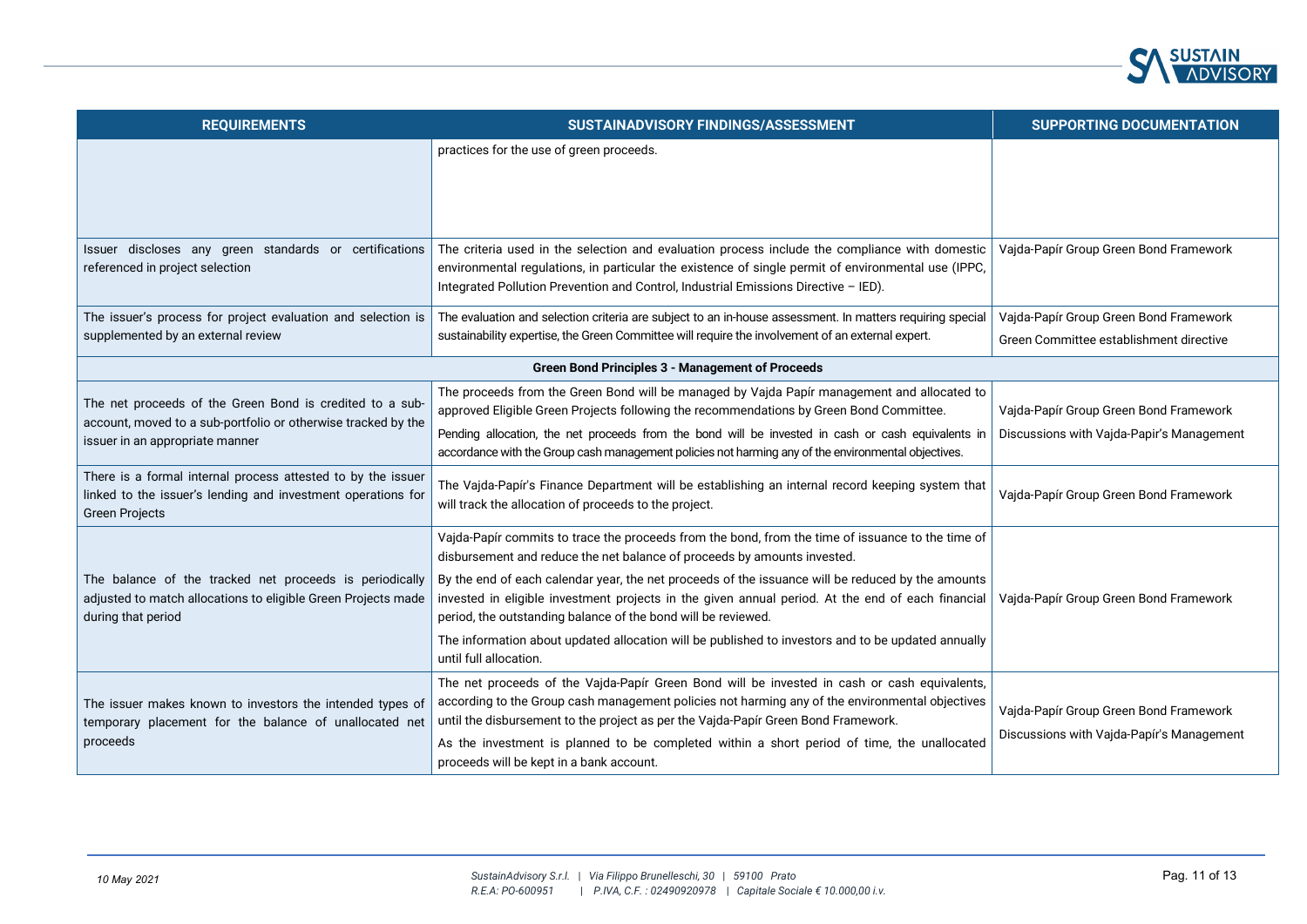

| <b>REQUIREMENTS</b>                                                                                                                                                                                                                                                                                                                                                                        | SUSTAINADVISORY FINDINGS/ASSESSMENT                                                                                                                                                                                                                                                                                                                                                                                                                                                                                                                                                                                                                                                                                                                                                                                                                                                                                                                                                                                                                                    | <b>SUPPORTING DOCUMENTATION</b>                                                     |
|--------------------------------------------------------------------------------------------------------------------------------------------------------------------------------------------------------------------------------------------------------------------------------------------------------------------------------------------------------------------------------------------|------------------------------------------------------------------------------------------------------------------------------------------------------------------------------------------------------------------------------------------------------------------------------------------------------------------------------------------------------------------------------------------------------------------------------------------------------------------------------------------------------------------------------------------------------------------------------------------------------------------------------------------------------------------------------------------------------------------------------------------------------------------------------------------------------------------------------------------------------------------------------------------------------------------------------------------------------------------------------------------------------------------------------------------------------------------------|-------------------------------------------------------------------------------------|
| Issuer's management of proceeds is supplemented by the use of<br>an auditor, or other third party, to verify the internal tracking method<br>and the allocation of funds from the Green Bond proceeds                                                                                                                                                                                      | As part of the Group's annual audit process, an external auditor will verify the allocation of proceeds<br>to eligible green projects and the remaining balance of unallocated proceeds until full allocation of<br>the funds                                                                                                                                                                                                                                                                                                                                                                                                                                                                                                                                                                                                                                                                                                                                                                                                                                          | Vajda-Papír Group Green Bond Framework                                              |
|                                                                                                                                                                                                                                                                                                                                                                                            | <b>Green Bond Principles 4 - Reporting</b>                                                                                                                                                                                                                                                                                                                                                                                                                                                                                                                                                                                                                                                                                                                                                                                                                                                                                                                                                                                                                             |                                                                                     |
| Up to date information on the use of proceeds is renewed<br>annually until full allocation, and on a timely basis in case of<br>material developments                                                                                                                                                                                                                                      | Vajda-Papír will disclose annually to investors the use of proceeds and provide an annual update of<br>information on the allocation of the use of proceeds as well as relevant impact metrics. The<br>information will be provided to investors until full allocation of the proceeds, in the Allocation<br>Report and in the Impact reporting and will be made publicly available via Vajda-Papír website.                                                                                                                                                                                                                                                                                                                                                                                                                                                                                                                                                                                                                                                           | Vajda-Papír Group Green Bond Framework                                              |
| The annual report includes a list of the projects to which<br>Green Bond proceeds have been allocated and a brief<br>description of the projects and the amounts allocated                                                                                                                                                                                                                 | Being the proceeds all invested in a sole project (the purchase of machinery for the base paper<br>production), Vajda-Papír will disclose in the annual report a description of the activities financed,<br>the value of the proceeds invested, the amount of unallocated proceeds and a breakdown of<br>proceeds by eligible categories. The Allocation Report will also include some main indicators:<br>• Proportion of green investments in the corporate portfolio: Green rated investment / Total investments (%),<br>- Green proceeds utilisation: Green bond proceeds used / Total green bond proceeds (%),<br>• Use of green proceeds by environmental purpose: Distribution of green proceeds used between<br>categories defined in the Green Bond Framework (%).<br>The Allocation report could be integrated with other relevant indicators.                                                                                                                                                                                                               | Vajda-Papír Group Green Bond Framework                                              |
| The annual report presents the expected impact of projects,<br>qualitative performance indicators and, where feasible, quantitative<br>performance measures (e.g. energy capacity, electricity generation,<br>greenhouse gas emissions reduced/avoided, number of people<br>provided with access to clean power, decrease in water use,<br>reduction in the number of cars required, etc.) | Vajda-Papír will provide annually to investors the Impact reporting until full allocation of the proceeds.<br>This report will provide a description of qualitative and quantitative expected environmental impacts<br>associated to the green project in which the green bond proceeds have been allocated.<br>The Issuer plans to report on a number of project performance specific measures as listed in the<br>last table of the Vajda-Papír Green Bond Framework.                                                                                                                                                                                                                                                                                                                                                                                                                                                                                                                                                                                                | Vajda-Papír Group Green Bond Framework<br>Discussions with Vajda-Papír's Management |
| The regular reporting discloses the key underlying<br>methodology and/or assumptions used in the quantitative<br>determination                                                                                                                                                                                                                                                             | The Green Bond Framework describes the methodology used by Vajda-Papír in the "impact<br>quantitative determination" section in related to the produced paper and transport. The expected<br>impacts are based on ex-ante estimates (developed prior to project implementation) considering<br>previous status for a representative year before the project is completed and operating at normal<br>capacity. For the quantitative impact determination of the produced paper, the impacts are related<br>to energy and freshwater consumptions, sewage effluents, FSC raw materials. For the transport,<br>instead, the impact considers the needs in fuel consumption and in net transport distance, as well<br>as fuel and pollutant emissions (CO <sub>2</sub> emission, No <sub>x</sub> emission, dust emission). Vajda-Papír<br>calculations are based on 2020 full year procurement and all figures will be reported on a" per ton<br>of base paper produced". A comparison with Vajda-Papír's current supplier's performance<br>indicators is also considered. | Vajda-Papír Group Green Bond Framework<br>Discussions with Vajda-Papír's Management |